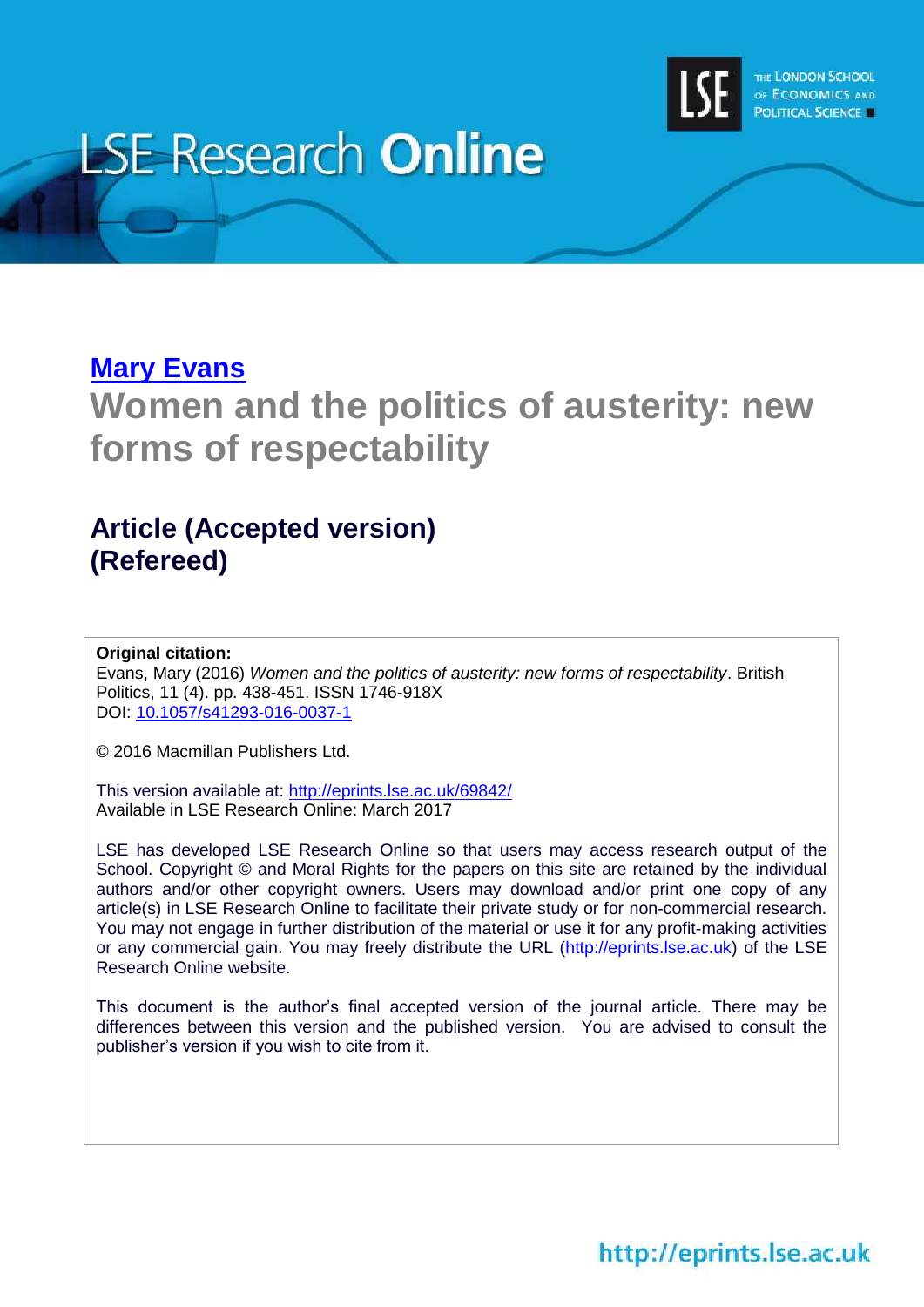Women and the Politics of Austerity : New Forms of Respectability

Abstract :

The relationship of women to conditions of material austerity is often characterised as having two main themes: women as recipients of charity and the question of which women are entitled to various forms of charitable and state assistance. This paper discusses the ways in which discourses about women and charity are highly moralised, assuming both that women are unlikely to 'ask for more' and that women have to be 'good' and 'respectable' in order to deserve public assistance. In the concluding section the paper considers the ways in which women 's 'respectability' has become associated with participation in the labour market, and the various ways in which this constitutes a new form of the 'deserving' female poor.

Mary Evans Gender Institute London School of Economics

#### *Introduction*

In the Birmingham Museum there is a painting of 1865 by the artist William Adolphe Bouguereau entitled *Charity.* The painting depicts a woman leaning against a classical pillar with three children huddled around her, one of them that often cited creature of British Victorian fiction ' a babe in arms'. All three of the children look well nourished but their gaze is away from the viewer and the young female child has her eyes closed. The mother at the centre of the picture has one of her hands extended in supplication but it is a hand that is gently offered; there is nothing to suggest that charity is being demanded. Although we, the viewers, are supposed to 'see' poverty the painting does not suggest that the children, or their mother, are in any sense confronting the viewer either with aggressive demands or with difficult questions about why they are poor.

This is only one painting of many forms (including that of literature) in which Victorian artists and writers depict poverty. Like much of that other work the aim is to invoke feelings of compassion and consequently the wish to give. It is an image of the sympathetic poor woman of the global north which we seldom see in the twenty first century. Although the pages of the popular British magazine *Picture Post* once contained vivid black and white photographs of the extent of poverty in Britain in the years before the establishment of the welfare state such pictures have now largely disappeared from the popular press. With the possible exception of the striking images of a homeless woman and her children in the BBC television play *Cathy Come Home* ( first shown on British television in 1966 ) the depiction of poverty, and particularly the poverty of women, has shifted from the global north to the global south. (1) In the first decades of the twenty first century the image of poor women, as defined as women with low and insufficient incomes , has increasingly been that of the benefits scrounger, the female version of what Owen Jones has characterised as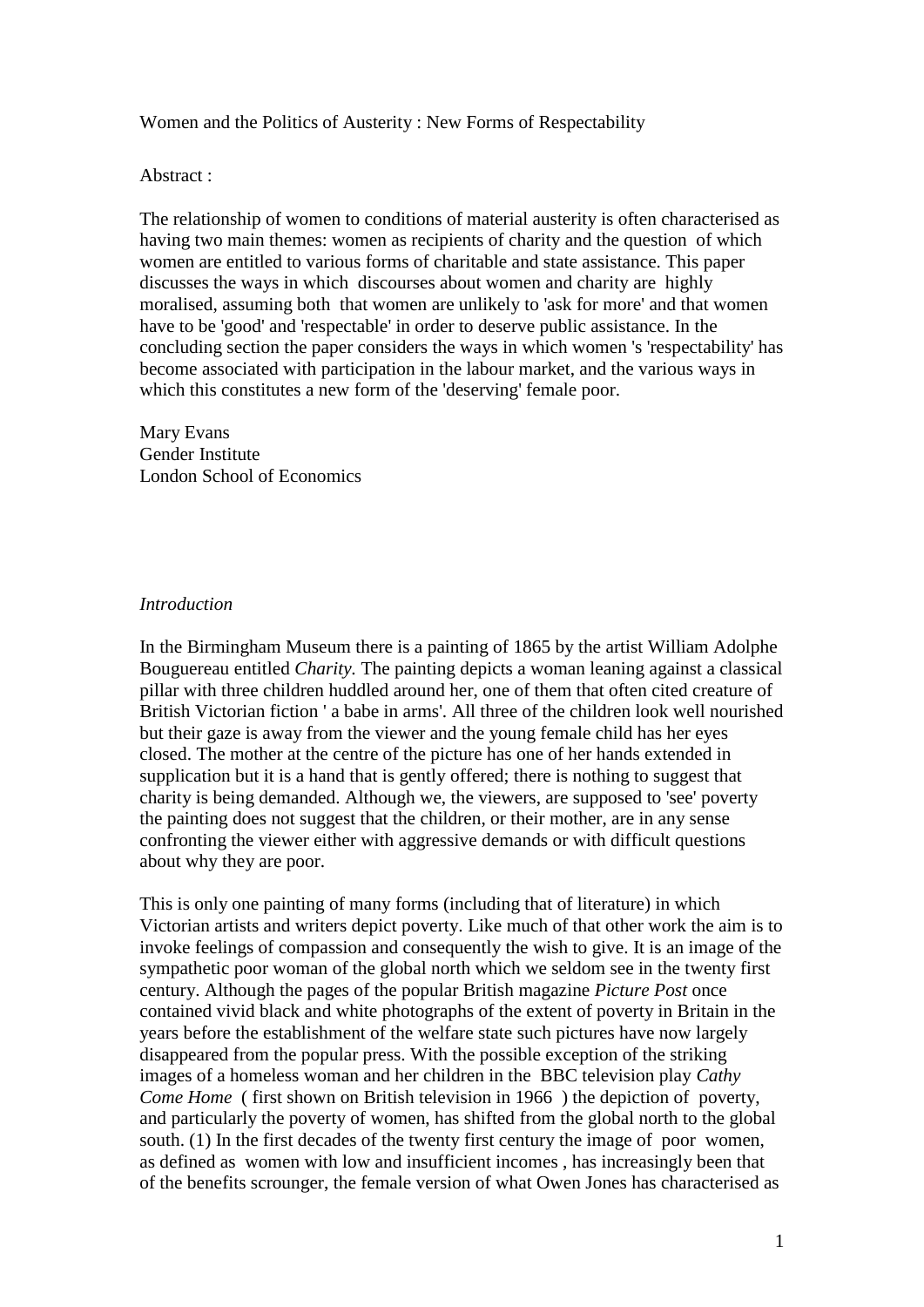'the chavs'.(2) The 'poor' woman is no longer the dishevelled, but beautiful, Cathy of the television play but the overweight and tattooed figure, caught with a cigarette hanging out of her mouth who presents a number of negative indications of personal behaviour. This demonised group of the population (about whom Lisa McKenzie and Imogen Tyler have written ) has attracted various kinds of disapproval, those forms of social opprobrium including what is seen as moral incompetence and greed, an unacceptable personal aesthetic and a more or less total rejection of the Protestant ethic. (3) To be poor, and in the context of this paper the female poor, in contemporary Britain is less likely to be a person who is unfortunate and the innocent victim of circumstance and more likely to be a person who is regarded with contempt and derision, and assumed to be entirely responsible for her own situation. Indeed, the young mother who swops her baby for a CD in the British television comedy series *Little Britain* (screened between 2003 and 2006) was consistently a figure of fun and very seldom a stereotype that was challenged. (4)

These contemporary portrayals of poor women suggest that in the 150 years since Bouguereau completed his painting attitudes to the poor , and specifically to the female poor have changed dramatically. The discursive impact of the helpless, lonely figure has given way to a new construction: the woman who is a lazy, feckless burden on the state and its benefits. This new creation, both real ( the infamous 'Black Dee' who featured in scenes from the Channel 4 2014 television series *Benefits Street* ) and fictional ( the virtually mythical benefits cheat who has lived a life of what is presented as endless hedonism ) has become the composite picture of the poor woman. If this person was simply one who existed – and firmly remained within – the limits of the imagined world she may be of little importance. However, it is more than apparent that the new 'poor woman' has become entrenched in the public imagination and in government policies as a reality, as a defined and likely inhabitant of real communities. The 'welfare mother' is a new character on a political stage that has long included individuals apparently dangerous to the nation.

#### *The origins of the 'new' poor woman*

The first question that arises here is how and why it is has become possible for such a mythical figure as the feckless, greedy female poor person to become so 'real'. That she is *not* real has been made clear by the ongoing work of groups such as the Fawcett Society and the Women's Budget Group whose work has made it abundantly clear that women have been disadvantaged very much more than men by 'austerity' politics. (5)From this, it is important to stress that whilst the feckless female of sections of the popular imagination has been accepted by many (and crucially by many in power ) but not by all. So to explain how the real poverty of women, which has existed across centuries and still exists today, has been translated into a form of pathology we need to examine the changes that have taken place in the lives of women in the past fifty years.

It is useful to start with one feature of the lives of those women who appeared in the pages of *Picture Post* and the women who were the central characters in pre-1945 examinations of the condition of the lives of British women such as Margery Spring Rice's *Working Class Wives* ).(6) That feature is that the majority of those women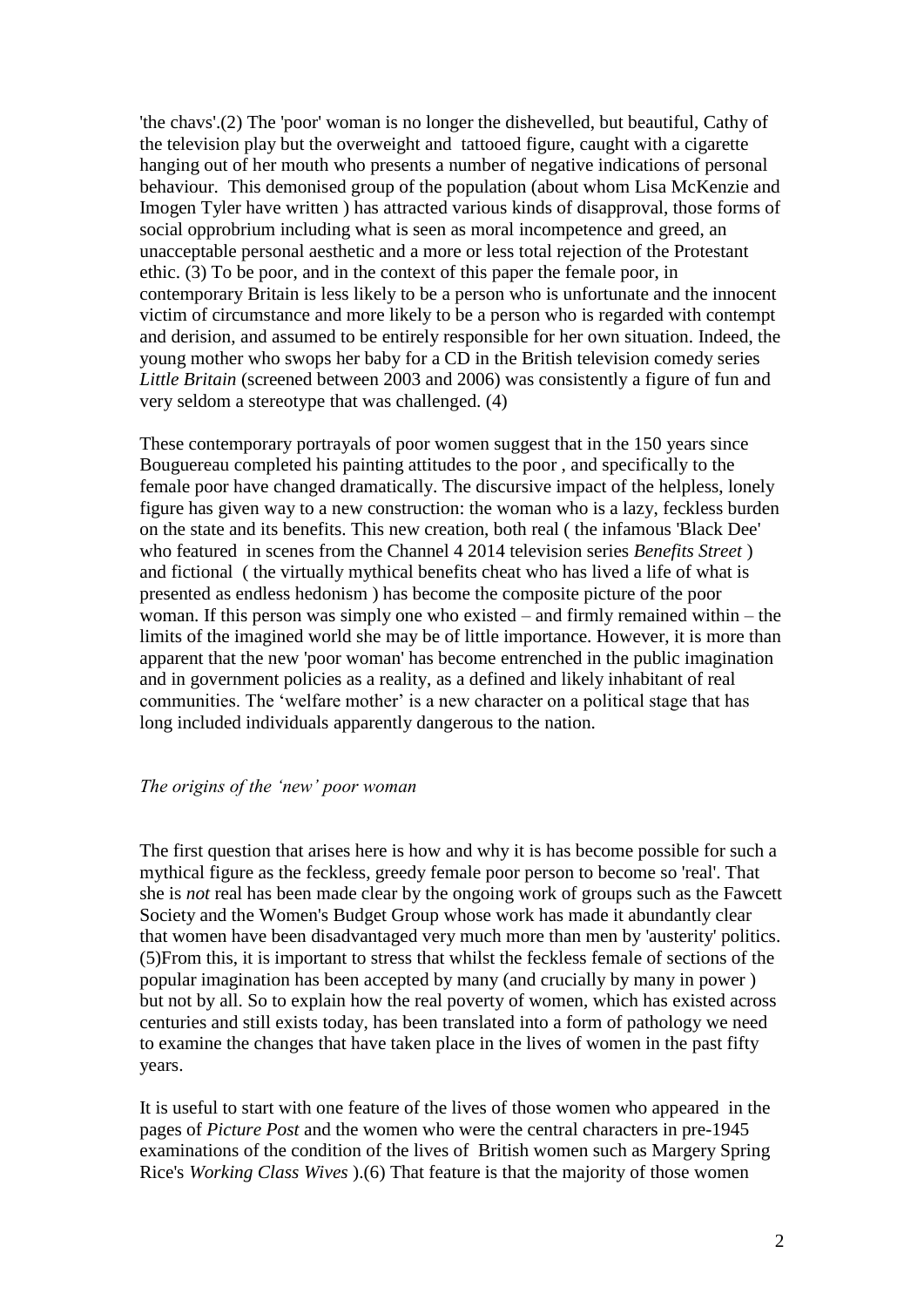very seldom had any meaningful access to contraception. For the women interviewed by Spring Rice and others a 'careful' male partner was the most accessible form of contraception; poverty and lack of availability made the use of technological forms of contraception difficult if not impossible. Contraception has now become so generally accessible that arguments based around the need to protect and to provide for mothers of numerous children has lost much of its rhetorical force; large families are more likely to be regarded with surprise rather than sympathetic forms of social intervention. Indeed, the latest constraint introduced by the present UK government on the payment of child benefits has quite clearly said that anyone who has more than two children cannot look to the state for support.(7) The coded message to the population as a whole (that only those who can afford it should have families with more than two children ) is in part a public statement, an endorsement , of what the majority of the population knows perfectly well already : that children cost money and that it is women who will play the major part in caring for them. But it is also a statement which assumes that having more than children is inexcusable for two reasons : that it is careless not to make material calculations about the cost of children and that viable forms of contraception make this a entirely achievable goal.

Yet what is also contained in what might be described as the anti-natalism of the present British state is a taken-for-granted and highly problematic second assumption : that about the participation and the presence of mothers in the work force. As is generally known, and equally largely applauded, more women, whether mothers or not, are now in paid work. Although this contemporary reality is sometimes presented as if no woman had been in paid work until the late twentieth century or at a time of national emergency it is both generally correct but frequently silent on the reality of that work, work which is often badly paid, precarious and distant from those career ladders and material rewards expected in professional employment. (8) Accounts of this change, even by historians such as E.J.Hobsbawm who are cognizant of material inequality, have often emphasised that this shift is a consequence of the emancipation of women rather than more ancient needs for all members of a household to contribute to its economic survival. (9)

This imperative, a formative part of the experiences of the majority of the UK population over the past three hundred years, has too often been obscured by forms of feminist campaigns which have campaigned for the access of women to professional employment. Those campaigns were formative in opening up to women the professions of, for example, medicine and law, as well as establishing women's access to the necessary forms of higher education for those professions. (10) Yet whilst these campaigns were themselves important (and the women who led them rightly accorded significant public recognition ) the issue of women in paid work outside the context of the professions has been afforded less public attention, not least because this has been in many ways the continuation of women's employment in poorly paid, insecure, contexts throughout the nineteenth and the twentieth centuries. But, and in the context about this discussion of contemporary representations of poor women, the emphasis given to those 'spectacular' campaigns by women for various forms of professional access have arguably contributed to the marginalisation of that majority of women in paid work who do not work ( and did not work) in well paid and high status employment. (11) The impact of this is to suggest, albeit implicitly, a measure of success – and with it a corresponding *lack* of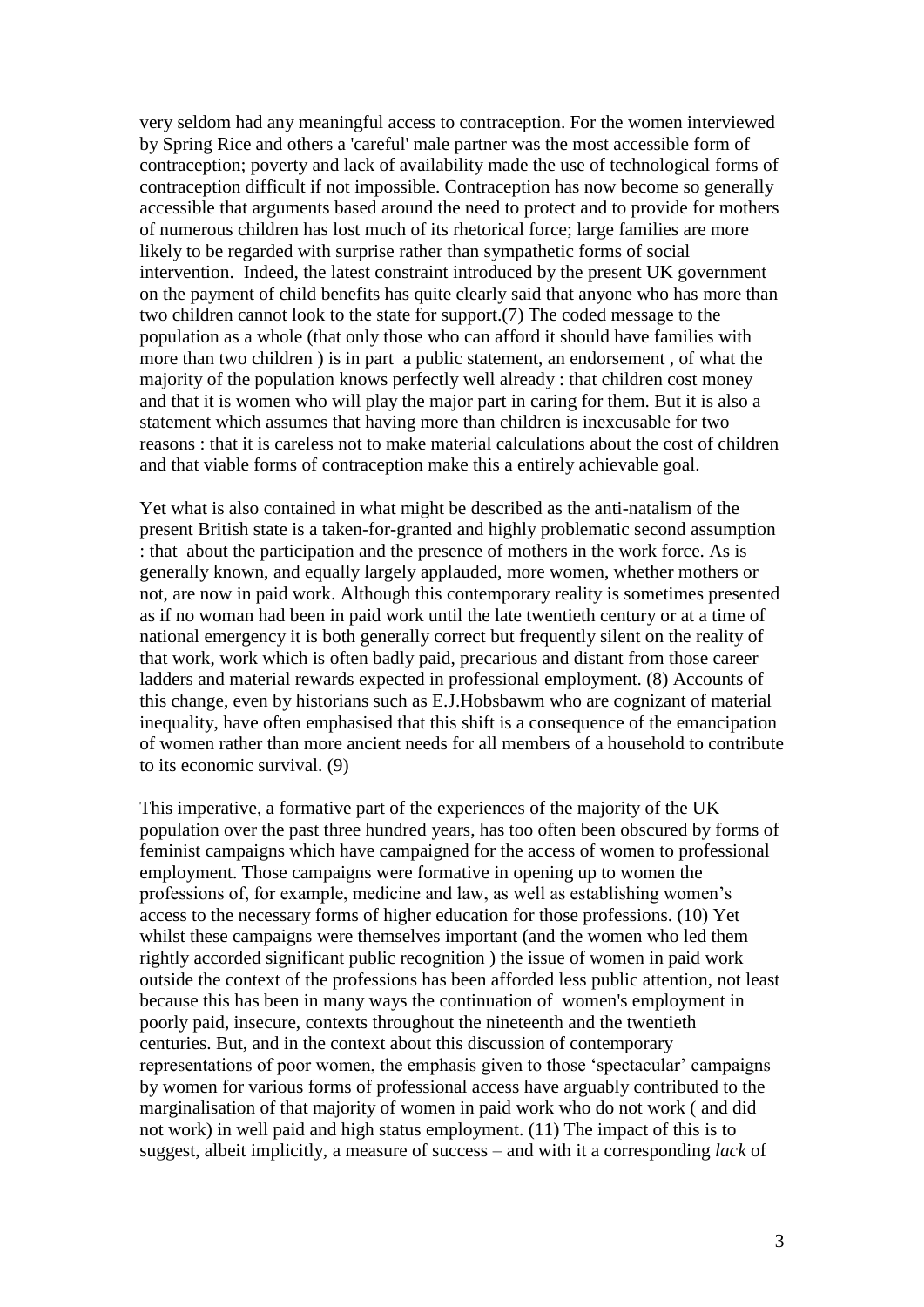success – that furthers already existing narratives of the limited value of what is seen as 'women's work'.

So when we consider the overall picture of women, employment and poverty in the twenty first century we can see that women still work what has been described as the 'double shift', paid work and work within the home that involves, primarily, the care of others. Thus for many women in the Britain of the second decade of the twenty first century there exists both a form of emancipation and its absence. There is no formal barrier to paid work, indeed it is read as an accepted part of all adult lives,be they male or female. But at the same time there is very little state provided care for those two categories of people who are most likely to be dependent: children and the elderly. In the case of children that dependence is of course absolute and continues as such for any number of years. However, if we return to that visual representation of a poor women which opened this discussion what we see is a public recognition of a woman's responsibilities for others which has largely disappeared in the twenty first century. The children of the woman in Bouguereau's painting had to be cared for, a condition of the mother's life, and the support which she needed was clearly portrayed as absolute. If we compare this with similar representations of poor women in the twenty first century we see little similarity: the mere presence of children has become suggestive of fecklessness and a reason for the avoidance of paid work. In short, if women are poor today, it is their own responsibility.

### *Contemporary forms of poverty : matters of consumption*

So what we encounter, as we look at the context of women and poverty in today's Britain, is a set of assumptions about the 'emancipation' of women which contain both fact and fiction. It is undeniable that parents have fewer children than many of their mothers and fathers and almost all of their grandparents. Women have rights to their own income and property as well as forms of access to education and employment that were unknown in the nineteenth century. But at the same time the idea that this *in itself* constitutes and finalises and achieves the conditions of women's emancipation is problematic, not least because some of the changes in the lives of women have been as of as much benefit to men. (The study of campaigns around the issue of what was known as 'unmarried motherhood' by Pat Thane and Tanya Evans shows how women and men could be very effectively politically united ).(12) The view that women have, in the words of the infamous cigarette advertisement, 'come a long way' , disguises and refuses those various ways in which aspects of gender relations remain structurally unchanged.

The picture of the young, urban, autonomous woman of that advertisement would seem to have become entrenched in generations the collective imagination of generations of the British state with the result that this woman ( or her slightly older counterpart ) has become the model for 'real' women. Thus in the present political rhetoric about 'hardworking families' there is seen to be little or no need for public debate about the internal dynamics of the family, dynamics in which decisions have to be made about care, actual availability for paid work and the ways in which adults have to maintain themselves and others. For a small percentage of educated women in well paid professions it is possible to live what might be described as the 'emancipated life', not least because the rewards of their employment are sufficient to pay for a significant amount of replacement care. But, and it has to be a central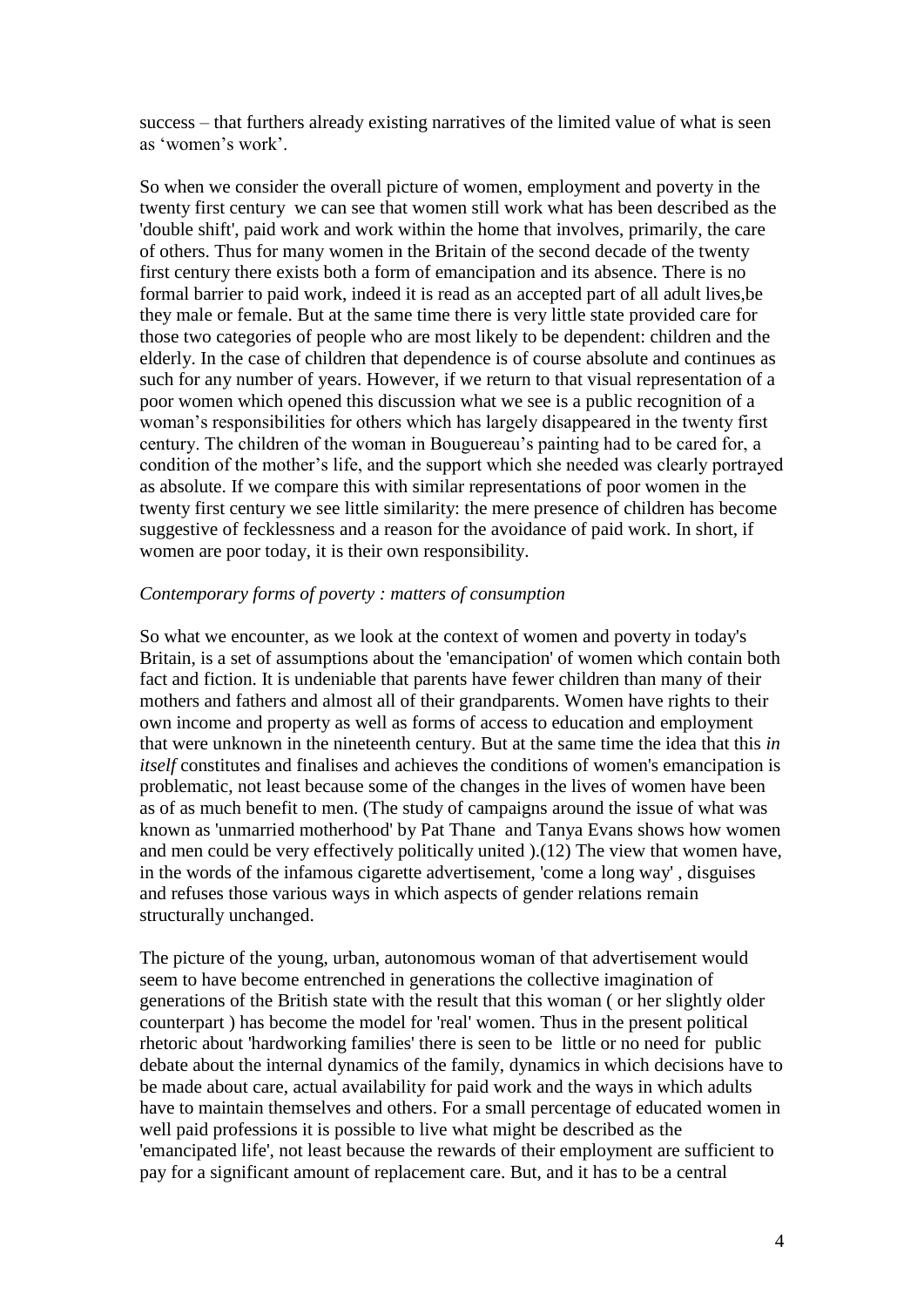interruption to any narrative about the 'emancipation' of women, for the majority of women, the majority of women with children who are in badly paid and/or part-time work no such life is likely. Fiction, and what sections of the political class might wish to believe is the case, has become confused with reality. The rhetorical everyday question of 'Is the case or what you like to be the case ? ' is relevant here. Young , childless, women in urban settings may well live lives of autonomy but they constitute only a part of the female population and all available evidence, from across the global north, affirms that this way of life will be interrupted by the birth of children. That interruption on the lives of women will not be matched by a similar impact on the lives of men.

But for a period in her life a young woman may be enjoying a life style that is based on a significant disposable income. (Although evidence about the generation of young people in the age group 20-30 in the UK suggests that this picture is by far from general ).(13) She is an eager consumer, even if both what she consumes and what she earns in order to consume is likely to be produced under exploitative situations. The goods sold in, let us say *Topshop,* will have been produced by badly paid women working in dangerous conditions. The young woman working in *Topshop* to buy those clothes will work in less immediately dangerous conditions but her work is also poorly rewarded. In both cases the work makes a great deal of money for a very small group of people. A relationship which continues, and it will be argued here, intensifies the various forms through which women are poor.

In this suggested association between women, poverty and consumption I shall outline three aspects of this connection. The first is that of the connection between women, agency and consumption, the second is between women, shame and consumption and the third is between women, shaming and consumption. It is through this third point that I shall go on to outline what I have propose as the idea of 'uncharitable' women. So first to turn to the connection between women, agency and consumption. Various issues are involved here: in the first place it has to be noted that by the end of the twentieth century feminism had turned very sharply away from the idea of women as 'victim'. Those many texts of the 1970s which invoked the 'oppression' of women had been replaced by material setting out the places and the means of women's agency. Women were no longer portrayed as the passive victims of male power but people – like men – who were capable of making their own history. This idea is extremely important here because of the way in which it connects with neo-liberal ideas about the responsibilities of the individual; Margaret Thatcher was energetic in proposing that poverty was a negotiable state and in doing so played a considerable part in turning back what had become a consensus about the necessity of state intervention in structural inequality and poverty. In setting out the idea that the budget of the state was similar to that of a household and that 'sensible' budgeting was central to the public finances the idea further developed that long standing tradition of the 'good' housewife. (14)Indeed, the particular combination of the feminised and domesticated accounts of the public finances given by Margaret Thatcher and neo-liberal resistance to extensive welfare provision by the state brought into a central political focus two pictures of womanhood. One was the affluent, 'emancipated' young woman and the other the thrifty housewife. In the exercise of both forms of agency – consumption and careful domestic management – women were being asked to support two of the central tenets of the neo-liberal state: to spend liberally and to provide for themselves. Women and agency – for which there has always been plentiful evidence for any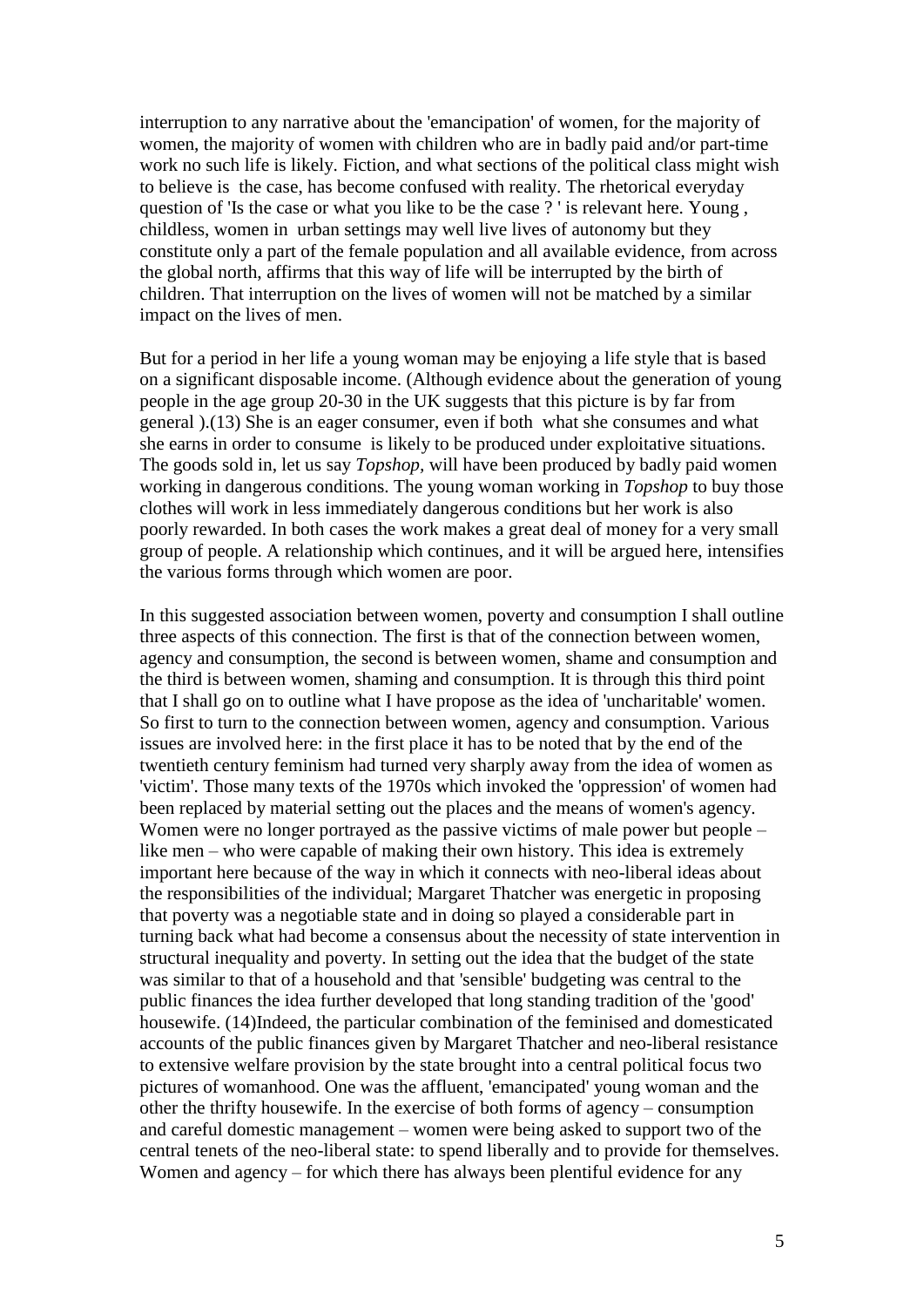reader of fiction, history, sociology or social anthropology - came to take two very focussed forms.

To turn to a second connection between women and consumption: that of women and shame. In this the work of Emma Casey is important since in it the author provides evidence of the way in which women with very little money exist in the threat of the constant shame of being unable to buy what is required for their children. (15) What very often cannot be afforded, Casey makes clear, is not in any sense luxury goods. On the contrary it is the basic provision for children's lives: food and clothes. To this might also be added the many hidden costs of services which are apparently 'free'. For example, the various financial demands that state schools might make on their pupils or the cost of attending medical appointments in terms of both travel or time taken off work. For women with limited and/or insecure incomes the arrival of demands such as these which involve the unexpected purchase of goods and services is a constant concern. Casey points out the anxiety created in these situations and the ways in which the lived practice of consumption, and the taken-for-granted assumption that a person can consume, is a constant source of socially produced worry, concern and conflict.Not to be able to consume is, in the twenty first century a form of shame.

But although evidence about the extent of poverty in the UK in the twenty first century has established that austerity politics have impacted more severely on women than on men there nevertheless remain those who are apparently convinced that women have only themselves to blame for their poverty. This is the 'shaming' of the women who are poor or who fail to achieve. Those who shame, in this context, be they male or female fall into two groups. On the one hand are those who demand that women 'ask for more', those exhortations from highly paid female employees in the corporations of the United States who believe that individual women have only to ask and they will be given. Outstanding in this group is Sheryl Sandberg, whose book *Leaning In* encouraged women to take a more aggressive stance in the work place. (16)This proposal, which fits easily with the kind of values about paid work demonstrated on television shows such as *The Apprentice* , does not include plans for more collective organising on behalf of women, nor does it raise the question of the power relations of all hierarchical organisations. There is an extensive literature on those highly paid parts of the labour market such as the City of London which demonstrates all too clearly that the culture is not only masculinised but is also intensely individualistic.(17) A culture in which it is all too easy for forms of sexual identity other than those of the most orthodox heterosexuality to be a matter of 'shame'.

## *Un-friendly Family Policies*

Just as women can be shamed for not being able to reproduce the forms of self derived from masculinity so they can also be shamed, and have been shamed for centuries, for failing to achieve the standards of perfect wives and mothers. What is centrally involved here is the expectation that women will always put the interests of others before their own. Yet this, paradoxically, is what is being increasingly made difficult by the ruthless demands by various countries (and the UK and the USA are outstanding in this regard) of insisting that mothers dependent on state benefits should be in paid work. Furthermore, the legitimacy of mothers 'staying-at-home' has been presented differently in media representations of middle and working class women;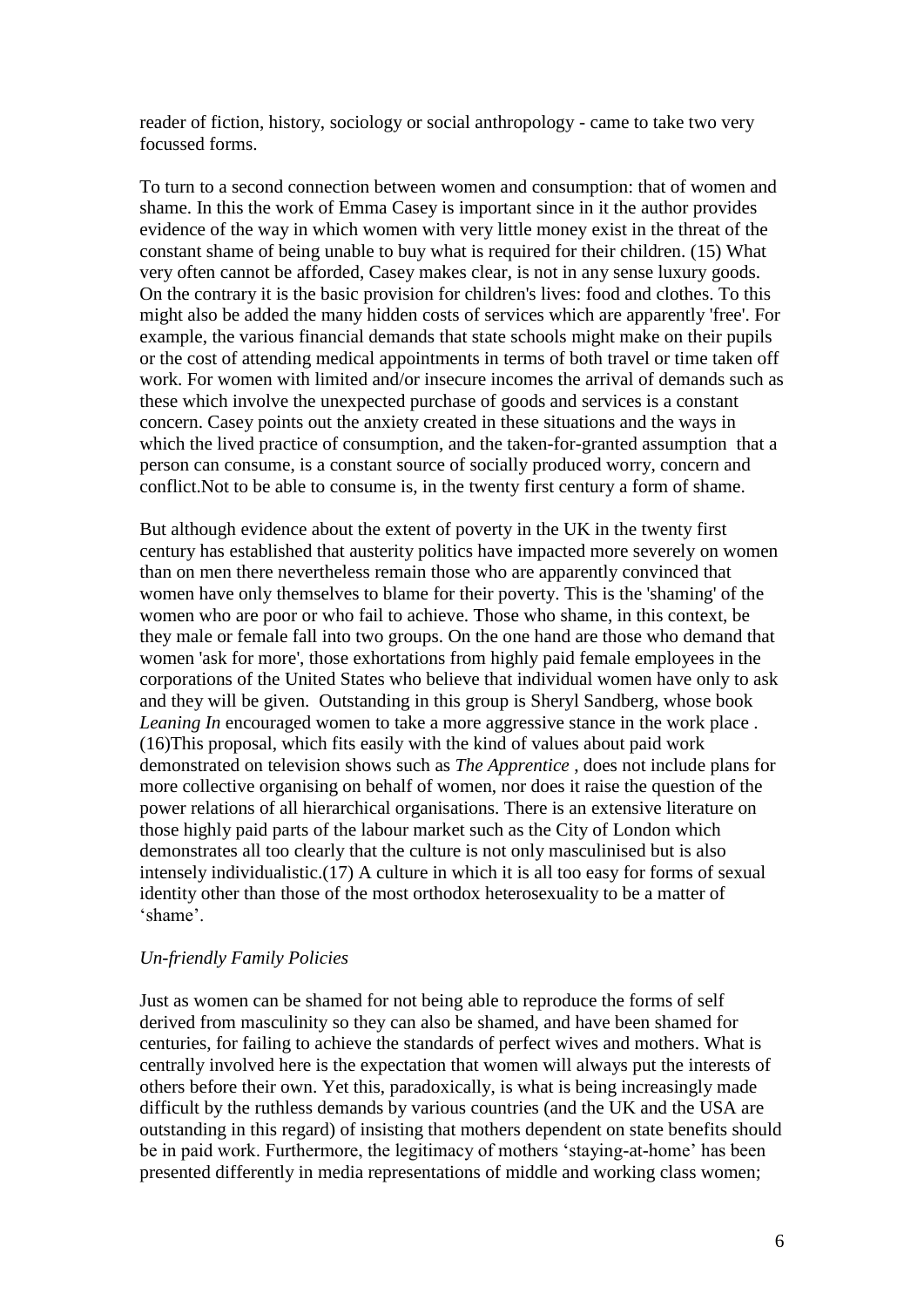the latter group being presumed to have no justifications for this choice. (18) The mechanics of this, the problems of travel, little or no or prohibitively expensive child care are seldom allowed. What is being said, in this demand by the state, is that it is not the state's responsibility to assist in the care of children. But what is also an issue here is that the state ( whether that of the central state in the UK or federal states in the USA ) resists any real intervention that might enforce support by fathers : the nonpayment and the absence of prosecution for maintenance by fathers is common.(19) The implicit sense of shame that is produced here – and a possible interpretation of this draconian state practice – is that women who cannot adequately ensure the continuation support ( usually by men ) for themselves and their children should not be helped.

This last, exceptionally punitive feature of the UK welfare system, is not spelt out in terms of personal failure but the ever present narrative of the words ' hard working families' is such as to impose on those who do not live in a conventional heterosexual family a sense of difference .That sense, whether internalised or rejected or some mixture of both kinds of reaction, is then reinforced by the reality of the reinvigorated examination of household budgets. In the 1970s and the early 1980s, in the context of what Hilary Land has described as the 're-discovery of poverty in Britain ' British feminists questioned both the refusal of the recognition of the plight of single mothers and what was then described as the 'co-habitation' rule, namely that any woman living with a man was deemed to be supported by him and could not claim state benefits in her own right. (20)The ruling was successfully challenged and for two decades women were allowed a measure of autonomy within the benefits system. This autonomy has now been eroded and *household* income has come to be the budget which is assessed in terms of eligibility for benefits. Again, there is a curious coming together here of aspects of liberalised norms about sexual relations and policies that impact in negative ways on women. What has occurred is that it has clearly been recognised in the past ten years that many people are living together as couples and/or families without being formally married. Should all the women in all these relationships then claim independent benefits for themselves the cost to the state would be higher than an assessment which negates possible benefits to women through a revived co-habitation rule.We can see the same process at work in the changes brought about by the Conservative- Liberal Democrats Coalition government of 2010-2015 in the ways in which Child Allowances are paid. For generations these payments had been organised in such a way that they were paid to mothers and that the payments were not means tested. The changes brought in between 2010-2015 assumed a co-ordination and a consensus about money in relationships that has been widely challenged.(21)

So enacting and devising public policies on the basis of what is being read as the 'modern' family has been negative in the case of women in the same way that the taken-for-granted achievement of the 'emancipation' of women has allowed the implementation of policies that in fact penalise women . The coded expectation of the phrase 'hard working family' is one that implicitly assumes a fully functional and internally democratic group within a family ; an aspiration that has existed since time immemorial about the family but as an equally long tradition indicates is far from always achieved. Critics of the present government and that of the period 2010-2015 have spoken of the return to 'Victorian' values, a critique that misses both the complexity ,not to mention much of the radicalism of a historical period that included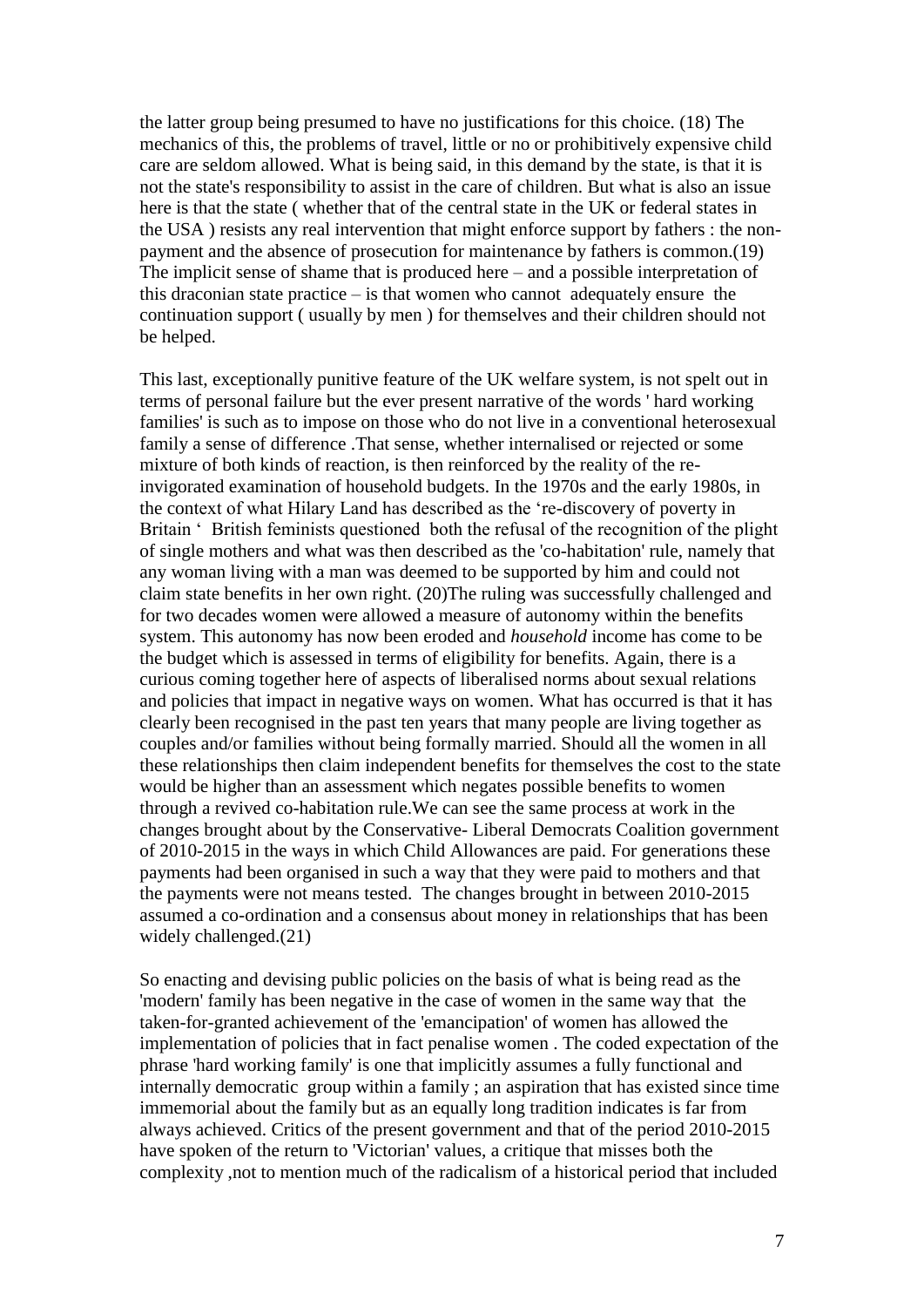Marx, Darwin and Josephine Butler, but also the precise Victorian value which has been so explicitly negative for women. That value – the social implications of which will constitute the second part of this paper – is that of 'respectability'.

## *Being 'respectable'*

It is not claimed here that the Victorians invented the term 'respectability' or that the concept of the 'good' woman (whether married, single or widowed ) has not a long history. Every society has rules about female and male behaviour and endorses those who obey and maintain the normative order. But what will be argued here is that during the nineteenth century the growing development of state and private sector institutions( be they schools or government departments or forms of private industry ) increasingly operated with explicit codes of what constituted 'respectability' in women. The individual who is both policed by external forces and her/him self is a standard reading of the Victorian citizen, as is the domestic 'angel in the house'. (22)But the form and implications of dual policing is less often gendered in terms of the connections between a norm about women and its persistent, but changing and endlessly powerful nature. Most dramatically this changing understanding of 'respectability' can be seen in the expected ways in which women should dress. The hats and gloves which were markers of Victorian 'respectability' changed into battle grounds about the lengths of hems and hair in the 1920s and then again into ever lively contests in the latter half of the twentieth century. How women should dress became even more politicised as the twentieth century went on and as migration ensured the emergence of aspects of Muslim culture in Europe. In this, questions about the wearing of the veil and the headscarf intersected with state expectations about secularisation. (23)

But apart from the visual changes that have occurred in the past two hundred years about the dress of women what has arguably not changed are a number of factors which maintain the distinction between those who respectable and those who are not. In much of the material about and by women in the nineteenth century there were a number of adjectives about the dress of women which consistently denoted the respectable : neat, simple, quiet, modest being amongst the most common. Every heroine of every canonical Victorian novel (with the possible exception of the antiheroine Becky Sharpe in Thackeray's novel *Vanity Fair* ) follows this dress code. 'Neatness' is serially inscribed onto the great majority of Victorian heroines. The heroines are set against more sartorially expressive others; the lack of elaboration in dress is an immediate marker of moral stature and of 'respectability'. (One of the most vivid examples of this binary is that of the sisters Dorothea and Celia Brooke in George Eliot's *Middlemarch*. Here is how Eliot introduces her heroine Dorothea : ' Young women of such birth …naturally regarded frippery as the ambition of a huckster's daughter.'(24) Dorothea Brooke continues to resist any form of sartorial extravagence throughout the novel; it is perhaps fitting that at its end, as she promises to marry a man with little or no income, she commits herself to 'learning the cost of everything'. Quiet and modest dress has found its fitting place.

In the quotation from Eliot above we see that association between display in dress and the amoral or immoral that continues to this today. Even though the British public is endlessly presented with pictures of the royal family wearing jewellery worth more than a lifetime's earnings for the majority of the population it is somehow assumed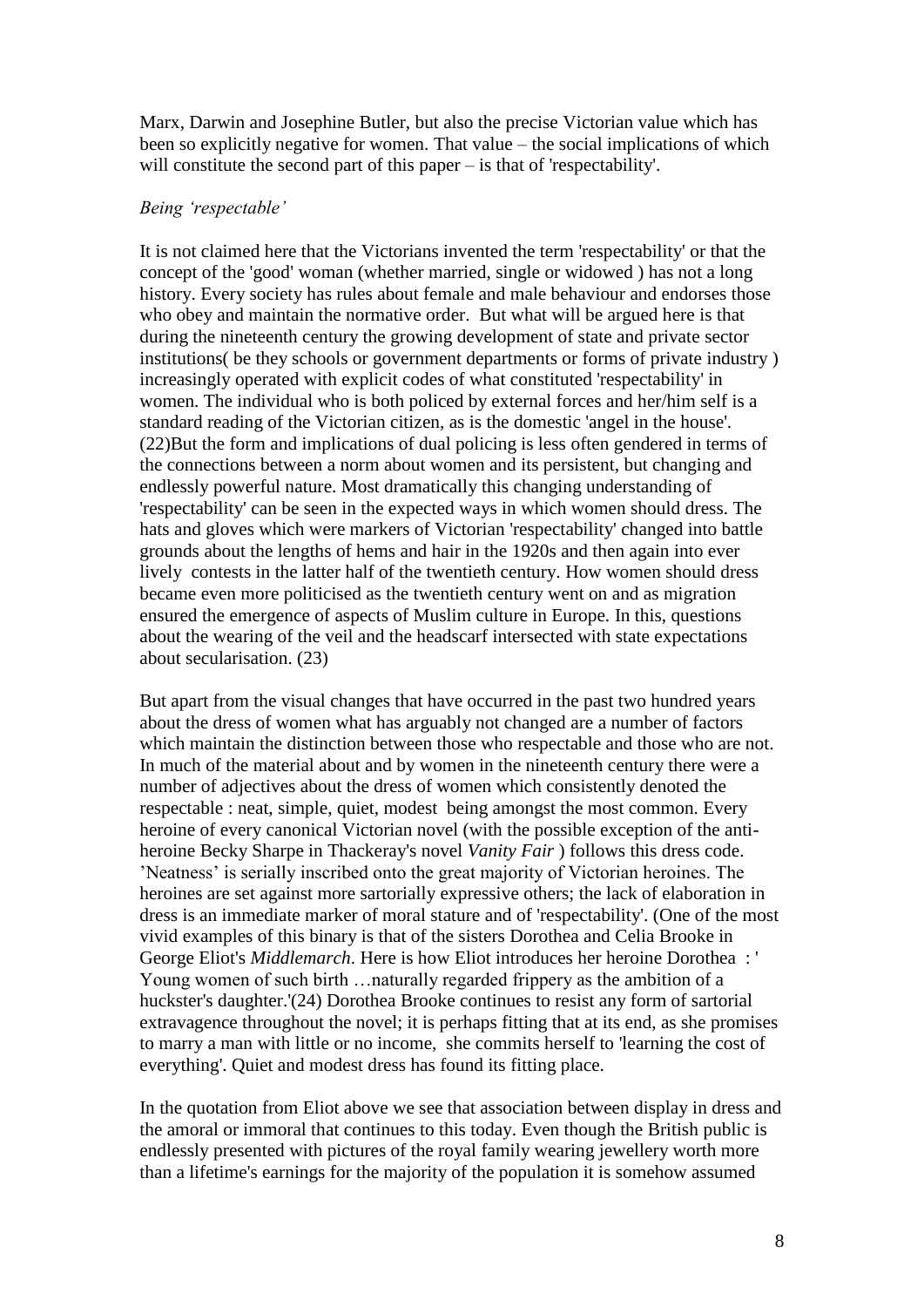that no association of immorality follows from this. It is acceptable to display wealth that can be read as symbolic wealth, the inherited diamonds which in some sense do not belong to an individual. But it is quite unacceptable, and has been a feature of much internet abuse of women on benefits, to display or even suggest the purchase of fashionable clothes by those without obvious wealth. Thus although George Eliot is in many ways a radical critic of many Victorian values – those, for instance, about the moral authority of Christianity and the parochialism of much of the English middle and upper class – she is also (as was Charlotte Bronte and Elizabeth Gaskell) wary, if not explicitly condemnatory, of any aspect of dress that might be named as fashionable or elaborate.

Dress – attitudes to it and about it – might appear to have little immediate connection with austerity politics but the emphasis on it here is that this inevitable aspect of human behaviour, dressing ourselves, is a deep thread which runs through decades of the making of female respectability. Moreover, it is a thread in which women themselves are immediately present, both as those who create dress and those who create attitudes to it. I have argued above that 'decent' and 'respectable' women obeyed and exemplified, throughout much of the nineteenth and twentieth centuries, certain homogeneous standards about dress. The quality of dress then, as now, differed across divisions of wealth but the overall habits and expectations of women's dress had connections across class lines. Crucial to these expectations was the covering of the female body, a norm which the fashion of the 1960s radically challenged. But the importance of this change is about more than the arrival of very short skirts, underwear as outerwear and all the other innovations of dress in the decades between 1960 and 1980. What these changes quite literally embodied was the multiplicity of forms in which the feminine was now becoming visualised, a plurality in which the most deliberately fashionable (the shortest skirt or the most transparent dress ) became entirely detached from any moral code about respectability. Chaos and confusion reigned in dress, but more importantly the very concept, the understanding of 'respectability' became, particularly for its detractors, a threatening and confusing shift.

What has been described as the 'youth revolution' of the 1960s brought with it a variety of moral panics and narratives of miserabilism about the impact of affluence. (25)Long hair in men, like short skirts for women provoked panic and fury in many , but that site of panic was nothing compared to the energy devoted to the criticism launched against the tranche of legislation passed in the UK in the 1960s and 1970s about various aspects of sexuality and the intimate lives of citizens. This panic, and the shaken certainties which provoked it, was equally challenged by what has been described as the second wave feminism of the 1970s. On both sides of the Atlantic women from various political positions argued for gender neutral forms of citizenship and against what was perceived as the longstanding misogyny of western culture. In many of these debates what women claimed was not the position of the respectable woman but that of a very different position: the woman who determined her own moral position and was not to be defined to be standards which were, it was argued , implicitly dependent on expectations of patriarchal authority.

In this heady atmosphere of debate, difference and dissent about gender relations the British state was enjoined to revise its previous assumptions about women. In legislation such as the Equal Pay Act new values were enshrined, if not actually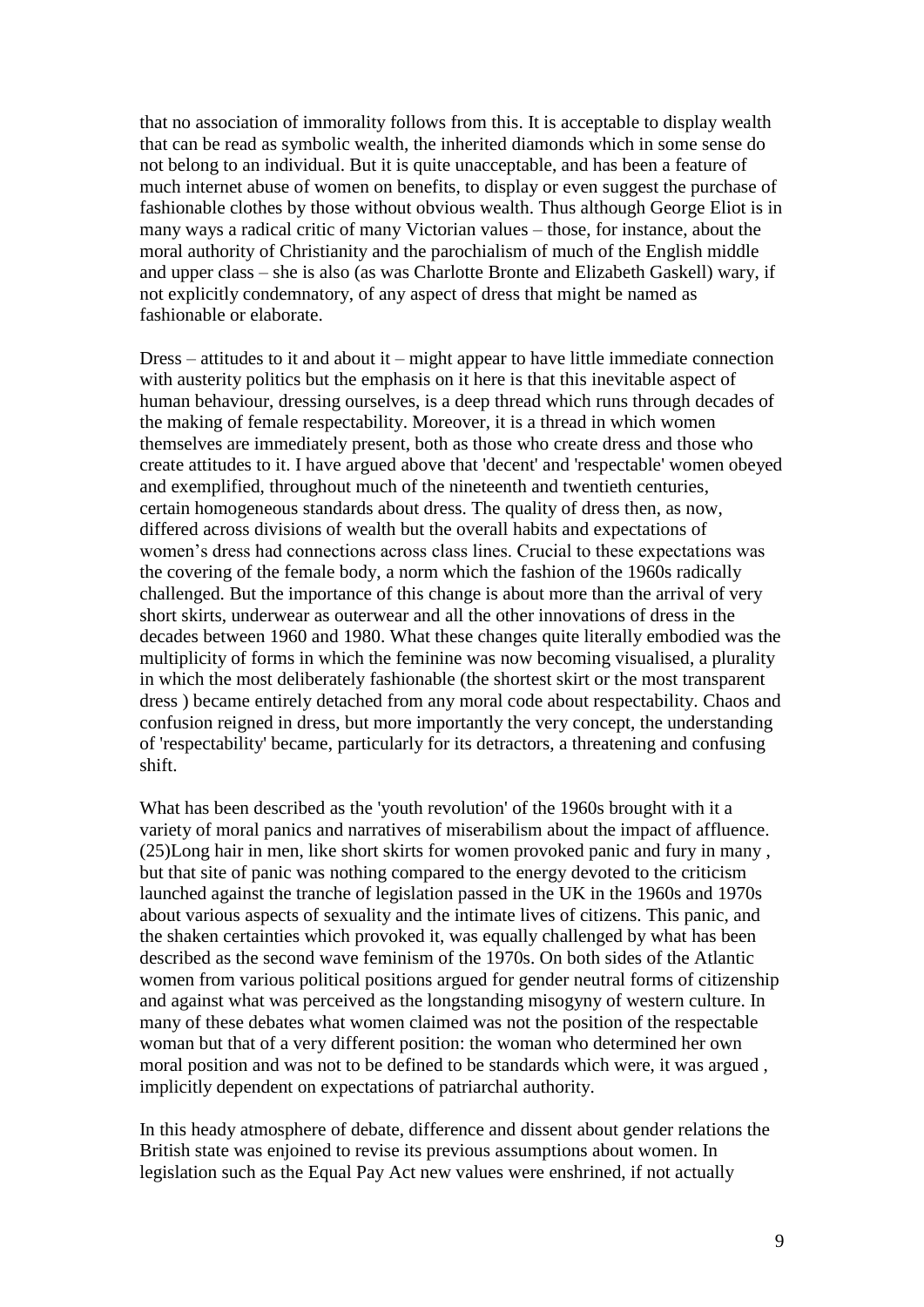implemented. (26) Changes in legislation about abortion and divorce shattered previous public connections between respectability and the need for these forms of access to particular services. But at the same time as the Acts about divorce and abortion made generally available (or safely available in the case of abortion ) what had once been available only to the wealthy much of the rhetoric surrounding the arguments for these changes in the law was made in terms of the 'respectable' woman. For example, much was made of the woman who wished to divorce a violent husband or the young woman who would be unable to support a child. Respectability had found a new function and a new location.

But still the term remains as active as it had been in 1880 when Mrs Fawcett spoke for votes for women under the banner of the 'respectable ' suffragettes. In the second decade of the twenty first century the term has continued some of its longstanding meaning ( particularly those meanings which are attached to questions about general appearance and public behaviour ) but it has acquired a new and important aspect : that of the respectable woman – mother and carer or not - as the economically active citizen. In these concluding remarks I wish to set out some of the implications of this shift and the ways in which contemporary 'respectability' resonates with the lack of charity towards those nineteenth and early twentieth century women who were not considered 'respectable'. In the instance of morality about sexual relations the change is less about the context of sexual activity in women given that there is no longer a general expectation that sexual relations , be they heterosexual or otherwise, on the part of women will be confined to marriage. But there remains an expectation that women will restrict, more than men, the numbers of their sexual partners.

Aside from this – what could be construed as a limited equalisation of standards about sexual behaviour for women and men – what has become a formal, if not actual, consensus throughout the west is that sexual behaviour and identity is a matter of personal choice. Terms such as 'illegitimacy' and 'unmarried mothers' have disappeared from much of public discourse, if not private comment. Yet new coded forms of stigmatisation have emerged : the term 'welfare mothers' has replaced that of 'unmarried mothers', whilst in both cases what remains is the underlying view that women , rather than the fathers of their children, have somehow failed at heterosexual relationships. The punishment for the birth of children outside stable financially supportive relationships is no longer confinement to the workhouse or social ostracism but it is in those forms of demands by the state ( mentioned before ) which are generally impossible, or very difficult, for mothers of young children to meet.

If we return to that painting which was discussed at the beginning of this paper we must recognise that the feeling that the painting was intended to evoke was that of sympathy. The picture of the women in *Benefits Street* (or any of the other female 'benefits cheats' appearing on web sites such as that of the *Daily Mail* ) is not intended to elicit pity, yet alone empathy. On the contrary the reaction that is expected is one of fury, of intense rage that a woman should 'get away with' such apparently gross misuse of public funds. What this expectation brings into sharp focus is the continuing reliance of women, and crucially mothers, on the negotiation of the financial support of others. Thus whilst questions about respectability have largely , if not entirely, disappeared from issues about dress and sexual identity they have been replaced by what is at least as oppressive, if less apparent. The new form of 'respectability' in women is that of the financially autonomous citizen, the woman whose life is dictated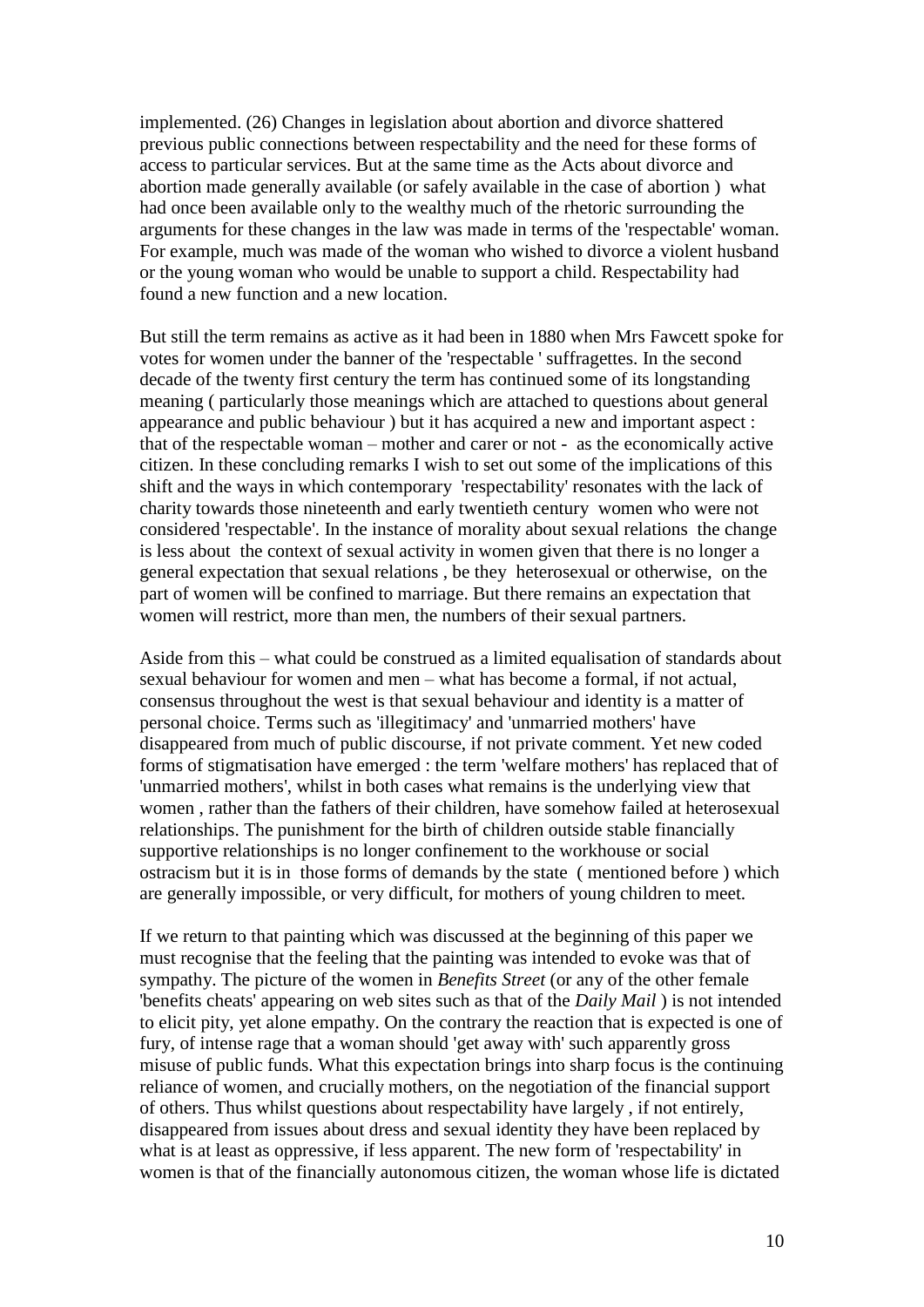by material calculation potentially every bit as fierce as that immortalised in Defoe's, *Moll Flanders*, first published in 1722. In this novel, the introduction ran :

> 'During a life of continued variety for threescore years, besides her childhood, she was twelve years a whore,five times a wife (whereof once her own brother) twelve years a thief,eight years a transported felon in Virginia; at last grew rich, liv'd honest and died a penitent'. (27)

Moll Flanders became 'respectable', a fictional ending which should suggest that the path to this socially positive judgement does not necessarily follow a straightforward pattern. But what this fiction also suggests is that the making of 'respectability' is endlessly fluid. In the recent study by Mike Savage and his colleagues on class in contemporary Britain they emphasised the importance of the work by Beverley Skeggs on this characteristic for working class women.( 28) That work ( and work by Steph Lawler ) has been central to the resistance of the demonisation of class based forms of taste. Yet what also needs emphasis is a quotation from Annette Kuhn in Savage's book *Social Class in the 21st Century* in which Kuhn writes 'Class is something …at the very core of your being'.( 29) What this encourages us to consider is the way in which the increased social and political authority of negative constructions and the pathologisation of those living in poverty, both increases the pressure on women to be 'respectable' employed citizens and the difficulty of challenging the social and political relationships which assist and maintain inequality. Not the least of these relationships is the difficulty for any citizen of fulfilling the conditions of contemporary 'respectability' whilst also responsible for the care of others.

## *Footnotes*

1. *Cathy Come Home*, directed by Ken Loach was shown by the BBC in 1966. 2.Owen Jones, *Chavs : The Demonisation of the Working Class* (London, Verso, 2011)

3. Imogen Tyler, *Revolting Subjects : Social Abjection and Resistance in Neo-liberal Britain* ( London, Zed Books, 2013 ) and Lisa McKenzie , *Getting By : Class and Culture in Austerity Britain* ( Bristol, The Policy Press, 2015)

4. Vicky Pollard was the name of the fictional character who swopped her baby for a CD. She appeared, in various situations, in *Little Britain*, the television series which ran from 2003-2006 and was directed by Matt Lucas and David Walliams.

5. The Women's Budget Group has provided numerous publications demonstrating the impact of the UK austerity regime on women. For those publications see [www.wbg.org.uk.](http://www.wbg.org.uk/) Another important source of material is Equality Group of the TUC; see [www.tuc.org.uk/equality](http://www.tuc.org.uk/equality)

6. Margery Spring Rice, Working Class Wives ( London, Virago, 1981), first published in 1938. On the same subject see (ed.) Margaret Llewelyn Davies, *Maternity : Letters from Working Wo*men (London, Virago, 1987), first published in 1915.

7.From January 2013 Family Allowances in the UK were abolished for households that included a higher tax band earner.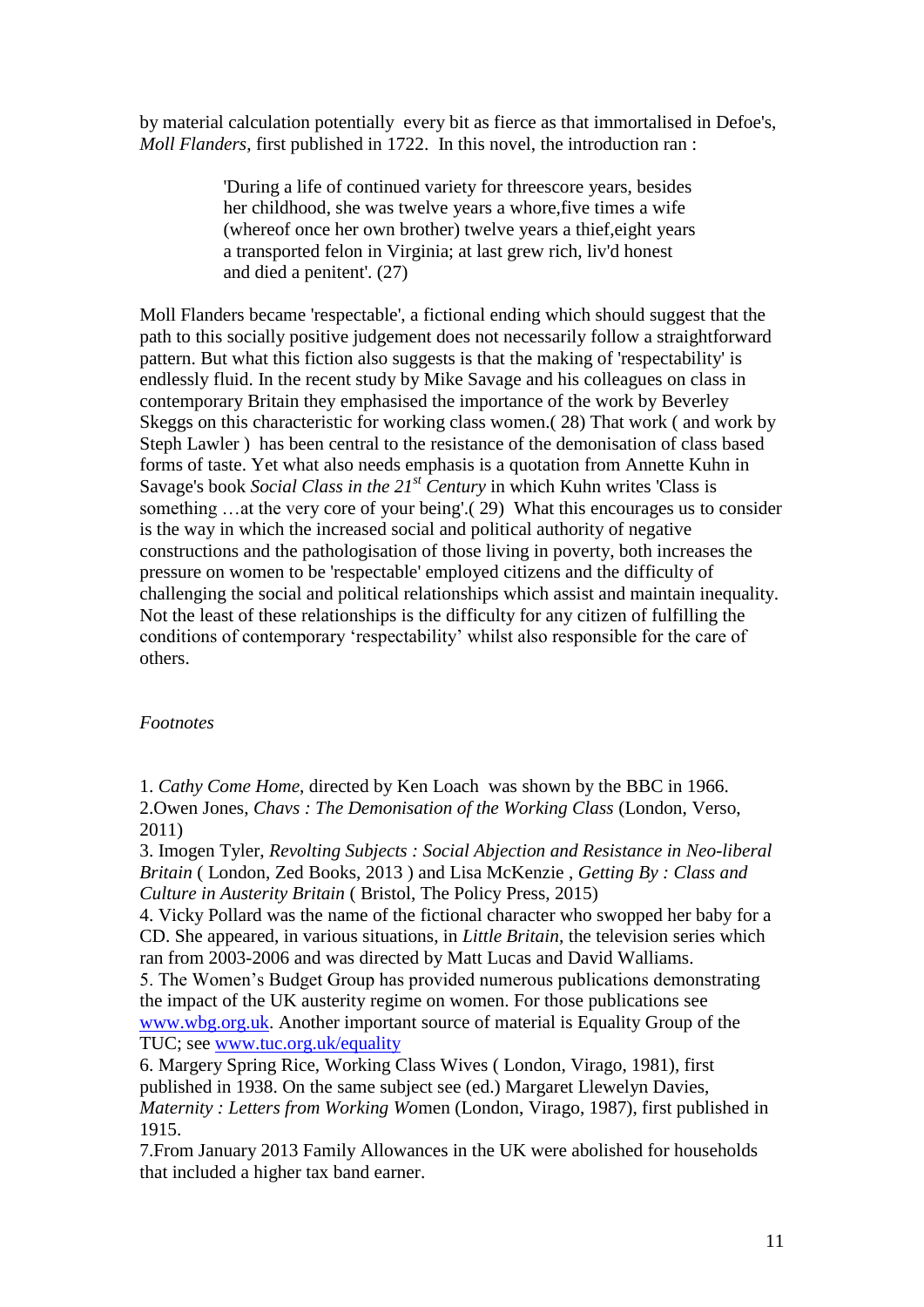8. The first British Census of 1851 recorded that 40% of the adult female population were in paid work.

9.E.J.Hobsbawm, *The Age of Extremes : The Short Twentieth Century* ( London, Michael Joseph, 1994), pp. 311-316

10. Sheila Rowbotham has recorded some of the lesser known campaigns by women in the nineteenth and early twentieth century in her *Dreamers of a New Day : Women Who Invented the Twentieth Century* ( London, Verso, 2010). She has also recorded the long history – and struggle – for access to contraception in 'The Long Sexual Revolution : English Women, Sex and Contraception', *English Historical Review*, 492, 2006, pp.896-898

11. John Jervis has made the important point about the way in which British suffragettes can be seen as amongst the first 'spectacular' political subjects of the late nineteenth and early twentieth centuries. See John Jervis, *Sensational Subjects : The Dramatization of Experience in the Modern World* ( London, Bloomsbury, 2015), pp. 95-97

12. Pat Thane and Tanya Evans, *Sinners ? Scroungers ? Saints ? Unmarried Motherhood in Twentieth Century England* ( Oxford, Oxford University Press,2012 ) 13.See : T.Shildrick,R.MacDonald,C.Webster and K.Garthwaite, *Poverty and Insecurity: Life in Low-pay,No-pay,Britain* (Bristol, Policy Press, 2012) and Jane Brown, 'Citizens fit for the 21<sup>st</sup> Century ?', *Education, Citizenship and Social Justice*, 7(1), 2012, pp. 19-31

14. There is a full discussion of the origins of Margaret Thatcher domestication of the national budget in Charles Moore, *Margaret Thatcher : The Authorised Biography, Volume 1, Not for Turning* ( London, Penguin, 2013)

15.Emma Casey, 'Struggle and protest or passivity and control ? The formation of class identity in two contemporary cultural practices', *European Journal of Cultural Studies*, 13 (2) 2010, pp 225-241

16.Sheryl Sandberg , *Lean In : Women, Work, and the Will to Lead* ( New York, Knopf, 2013). Dawn Foster has challenged many of the assumptions of the book in *Lean Out* ( London, Repeater Books, 2015)

17.A foundational study in this context was Linda McDowell's *Capital Culture : Gender at Work in the City* (Oxford, Blackwell, 1997). For the same author's reflections on what has not changed since that publication see 'Gender, Work, Employment and Society : feminist reflections on continuity and change', *Work, Employment and Society*, 28 (5) 2014, pp. 825-837

18. Shani Orgad and Sara de Benedictis,' 'The "stay-at-home" mother , post-feminism and neo-liberalism. Content analysis of UK news coverage', *European Journal of Communication*, 30(4), 2015, pp.418-436

19.J.Stykes,W.Manning,S.Brown,' Non resident Fathers and Formal Child Support', *Demographic Research* 29 (July/December ) 2013, pp.1299-1330

20. The co-habitation rule was an important issue in feminist engagements with the British welfare state in the 1970s. See Ruth Lister, *As Man and Wife ?' A Study of The Co-habitation Rule* ( London, Child Poverty Action Group, 1973) . Hilary Land has pointed out the notice given to 'single mothers' in the 're-discovery' of poverty in the 1960s. See Hilary Land,' Social Security and Lone Mothers' in (eds.)

K.Kiernan,Hilary Land and Jane Lewis, *Lone Motherhood in the Twentieth Century* ( Oxford, Clarendon Press, 1998), pp.151-210

21. Jan Pahl, *Money and Marriage* (Basingstoke,Macmillan, 1989)

22. The term 'angel in the house' is derived from Coventry Patemore's poem, first published in 1854 and expanded in 1862.